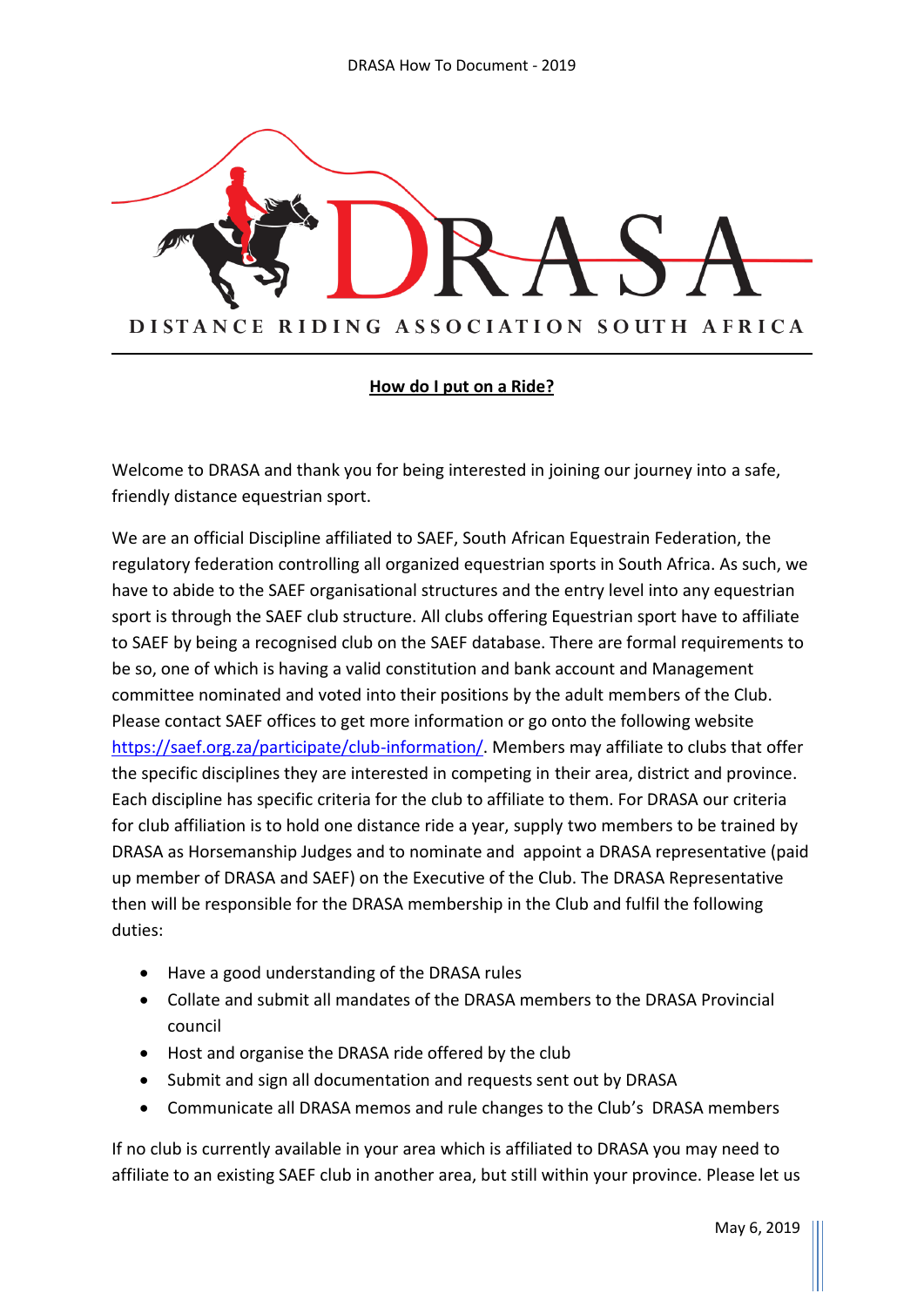know in that case, otherwise we can assist in creating a DRASA affiliated club in your area providing there is enough demand and at least 10 members willing to affiliate to this club.

Please see document on Website : "DRASA Club Affiliation" which must be completed and sent to us to finalise your clubs affiliation to DRASA.

So once you have found/created a club affiliated to DRASA and had 2 judges trained in the Horsemanship judging you can start planning to host a ride.

One means in which we assist you is through this manual which is intended as a check list for ride managers for them to use uniform procedures in all DRASA sanctioned rides. **The contents of this manual are not to be construed as rules.** You and your management team should read and be conversant with our *Rule Book* and follow our "*Sanction Guidelines*"

Your responsibility is to conduct a well-organized, safe and fair competitive trail ride adhering to DRASA rules and to encourage sportsmanship and fellowship among participants. A side benefit of a successful ride is that everyone involved has a good time. To get your planning started, here are the basics for a ride of about 30 competitors:

- minimum number of volunteers needed: 15 (assuming volunteers do multiple jobs)
- minimum number of vets: two, one line veterinarian, one treatment veterinarian
- one Ride Manager
- One ride secretary
- 2 horsemanship judges
- One/Two timekeeper with equipment
- 1 starter
- 2 Pulse monitors(not compulsory)
- 2 recorders( if judging done on paper)
- Stewards/runners to assist vets, secretary, timekeepers etc.
- People to mark the trail pre ride and put up water points
- A vet check area to be flattened and marked off
- A vet treatment area to be designated
- Electricity or a generator for timekeepers and secretary
- Protected area for ride briefing, entries, vets, timekeepers,
- Courses marked for loops of 5kms, 10km, and 20kms
- Water points at least every 5 to 7kms on course
- Lots of water at ridecamp/base.
- Space for camping and horse paddocks
- Medics available
- Official Sanction for Ride from DRASA and JOC paperwork done
- Bibs for Single Event Membership riders
- Crayons to mark horses hindquarters
- Awards, prizes
- Toilets and showers(if overnight camping) for riders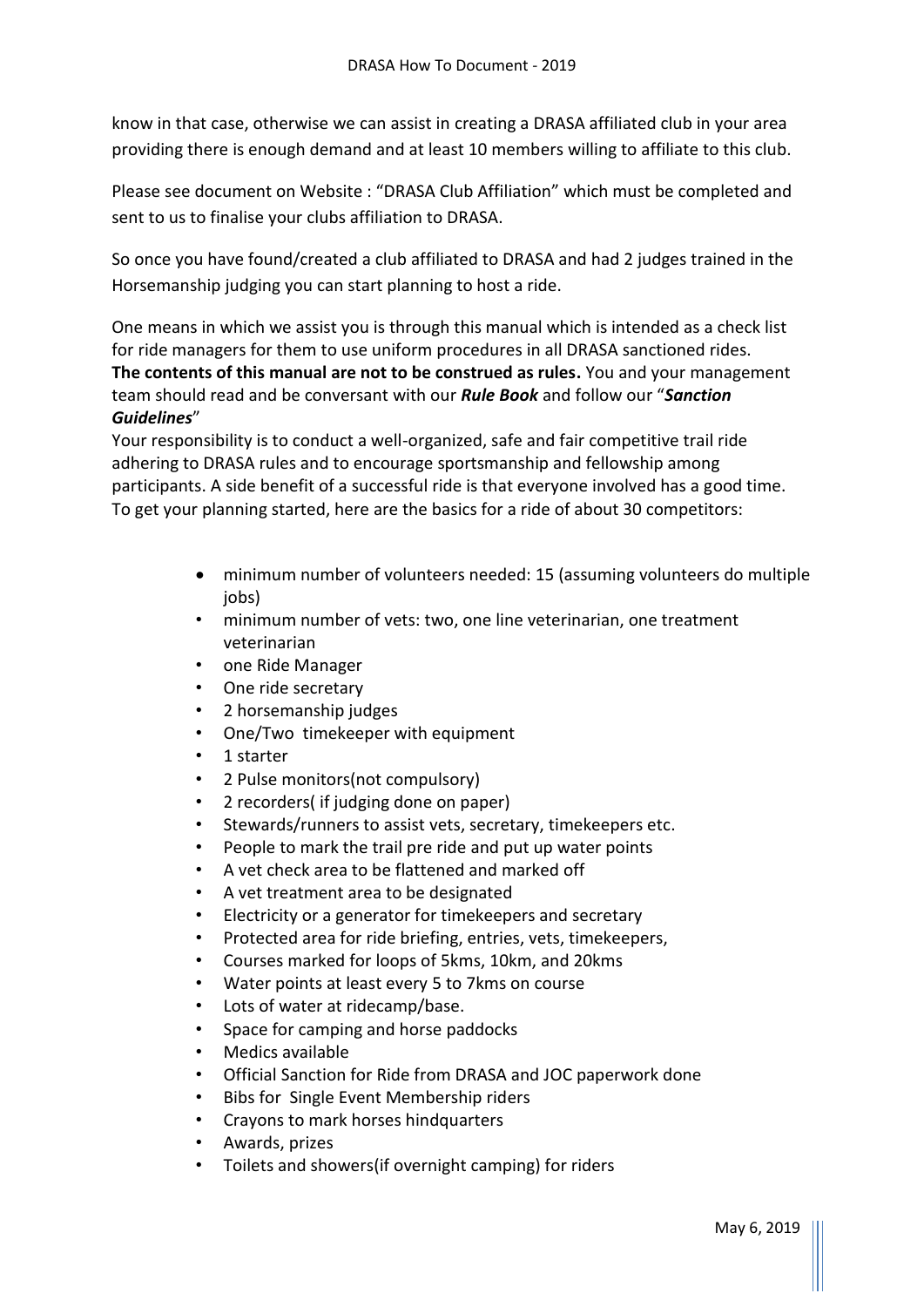• A well designated start and finish line

This manual provides the details for those questions which arose in your mind while reading this introduction. We all want your ride to be a success! We have plenty of resources to answer your questions and mentor new ride chairs, such as, your provincial officers and other ride managers etc.

Thank you for joining us to promote competitive trail riding.

## **VENUE**

Carefully consider many factors in selection of the site for your ride.

#### **A. TYPES OF SITES**

•

Sites with permanent water, electrical hookups, restroom, and shower facilities are a plus. However may require a "Venue fee" or gate fee for entrance.

#### **B. ACCESSIBILITY**

Any site should be easily accessible by road, preferably paved if there is a chance of rain, and should present no serious problem to vehicles towing trailers.

#### **C. PARKING**

- 1. There should be ample parking space for trailers, vehicles and campers.
- 2. The area must be large enough to safely paddock horses and avoid congestion.
- 3. The area should be free of rocks, downed trees, trash and debris.

#### **D. STABLING**

Ride management may offer various stabling options as long as the options are available to all to the competitors. Often the options are dictated/limited by the ride site or the facility. Options include small readymade camps, larger fields or space for riders to put their own camps up

#### **E. COOKING AND EATING FACILITIES**

If an eating place/café/restaurant is available to riders, state on invite that this is available for people to buy meals, otherwise people will camp and light braai fires- make sure that the venue is aware of that and advise in invite if not

#### **F. WATER - HORSE AND RIDER**

If the site does not have several water taps, water troughs or a stream, you must make other arrangements for an adequate supply of horse water.

#### **G. TOILETS/Bathroom facilities**

At least two toilets (permanent or portable) must be provided. A workable ratio is one toilet for every 25 women and one for every 40 men. If no showers available make sure this is advertised.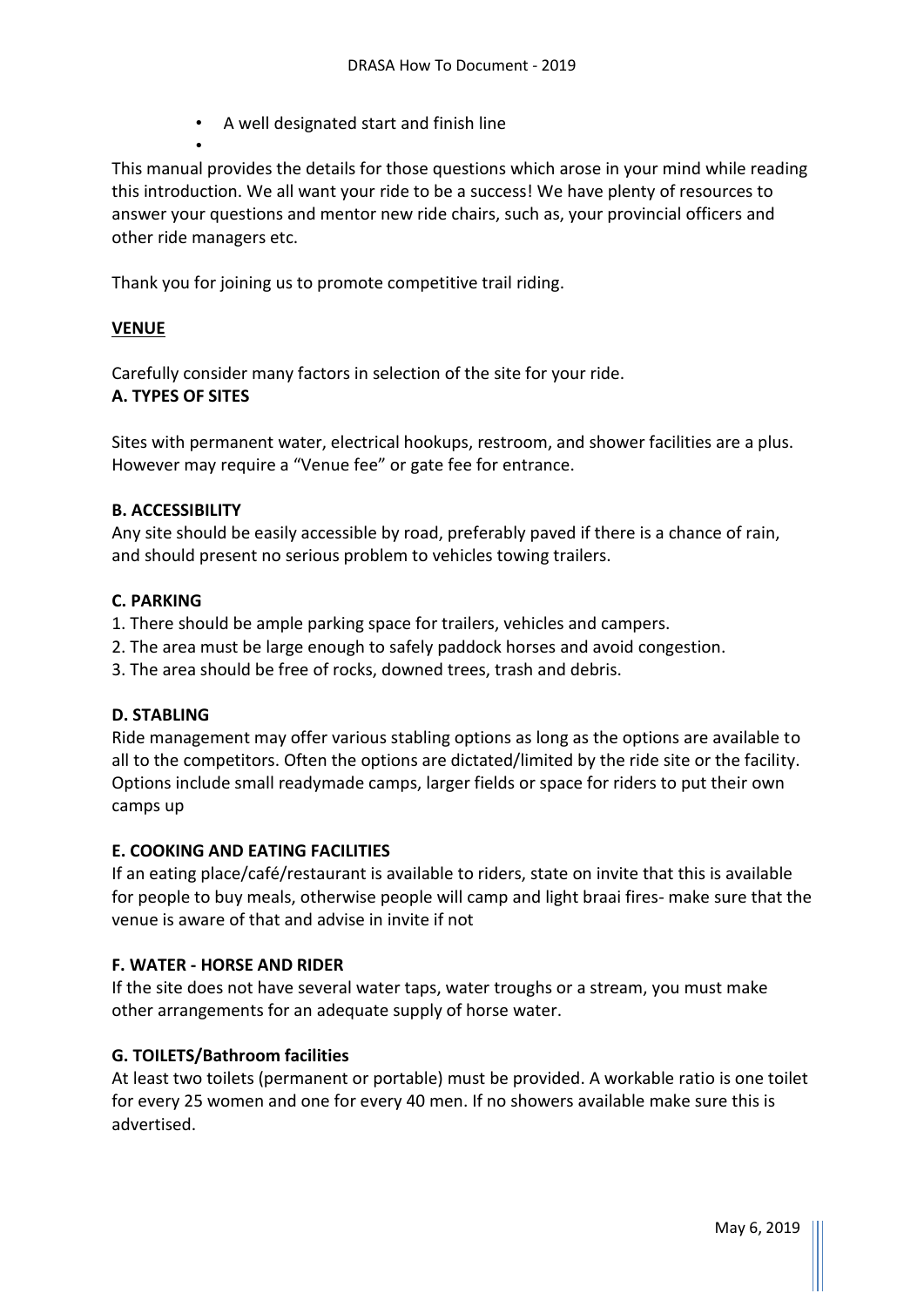### **H. VET AREA AND TREATMENT AREA**

The space provided in the inspection area for horses waiting to be examined, which must be sufficient to prevent injuries when a large number of horses are awaiting examination. The surface of the trotting area should be flat to allow the veterinary panel to form an opinion on the horse's motion. The trotting lanes shall be forty (40) metres in length, with ample space for the horses to turn around at the bottom end of each lane.

Provide a treatment area (under cover or in permanent shade) where a horse under treatment can be contained safely

#### **THE COURSE**

## **A. Terrain**

Choose terrain with enough rise and fall to fairly test horses over the full course. Lay out the trail course from maps, your own knowledge of the area and other good information. Ride the proposed trail with several others. **Avoid potentially dangerous areas**. Many things must be taken into consideration when discussing the difficulty of the ride: time, mileage, terrain, weather (heat, cold, wind, and humidity), delays en route, etc. If one measure alone has to be used to estimate the difficulty in advance, it would be the average pace.

Try to avoid road crossing as stewards will need to be placed at these to ensure safety of horse and rider. Little used sand roads may be used but be aware signs and/or stewards will still need to warn motorists and preferably a wide shoulder must be available to keep horse and rider away from the traffic. Paths through open fields will need to be free of holes (or each hole to be marked with lime or danger tape) and the grass trimmed so the path can be seen.

#### **B. Marking**

Permanent marking can be used for directions (paint on rocks clearly visible, tyres planted with arrows painted on, etc.) Trail division Leg colours are White arrows on a black background with a Leg 1 or Leg 2 text on or Fuschsia Pink on a white or black background with Leg 1 or Leg2 for the Pleasure division

The easiest course is to mark a 20km loop for the Trail riders and then they can reverse this loop for the 2<sup>nd</sup> leg. The 20km Pleasure riders can do 5km into his loop where a board will direct them to turn back (therefore they complete 10km per leg) Marking Materials should be able to withstand wind and rain.

Directional Arrows and mileage markers should be waterproof if possible. Arrows should always be used at any junction of trails and should be followed within 100 m or less with a confidence marker to assure riders that they have turned correctly.

At a point where there are any side trails showing either side of the main trail, a marker in sight ahead should be used to assure riders that they should stay on the main trail or lime spread across the entrance to the side trail to prevent riders turning in.

Try to keep markings on the LEFT side of the trail in the direction to be ridden.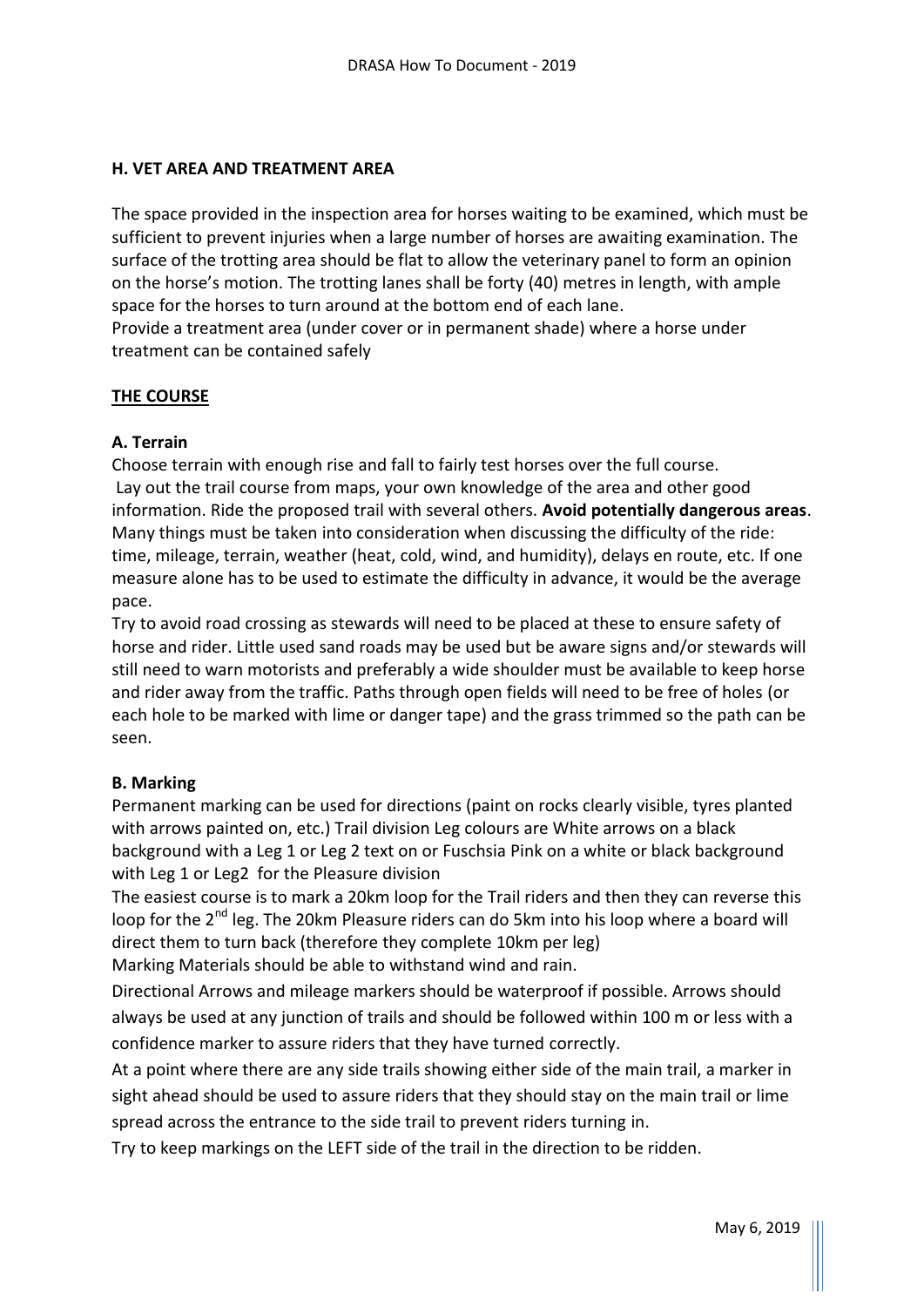When the trail is being used with equines going in both directions, markings should be on BOTH sides of the trail.

## **C. Water**

Water must be available for horses every 5 to 7 kms on the course.

## **D. Horsemanship Judges observation points**

Carefully select these points prior to the ride. Terrain permitting these a.m. and p.m. points should provide good cover for a judge's concealment, be readily accessible, and include a clear view of an uphill pull, a downhill, a stream crossing or any good **natural** obstacle that will permit the judges to evaluate horse and rider.

Try to avoid obstacle situations that will hold up the riders. This may give an unfair advantage to those horses that are held up the longest as they are entitled to have the time they are delayed added to their maximum ride time.

**Do not select dangerous trail or unnatural obstacles**. Take into consideration that a large group of horses, some of which may not be trail wise, will be traversing your trail. A narrow or boggy section of trail can become entirely changed and perhaps dangerous after a large group of horses have crossed.

## **E. 1km Point**

No lack of forward motion will be allowed within 1km of the finish line. A board/marker will demarcate the 1km zone and any rider ceasing forward motion in that zone will be disqualified.

#### **F. Map**

A map of the courses marked with the colour of the legs must be available at the ride meeting and will be used to familiarise the riders of trail markings, horsemanship judge observation points, water and any dangerous areas

# **SANCTIONED RIDES**

Once you have found a venue that matches some of the above criteria then you can start your planning. Venues do not allow rides to be put on their grounds out of just goodwill. It is important that one considers what the venue wants to "get out of the deal" whether it be marketing their trails, food or accommodation. Safety of the riders and hosts is important so take that into consideration when planning routes, camping and space available. Your ride must apply for sanctioning at least 60 days before the ride date. We have a Sanctioning document and Ride Budget Calculator to assist you planning your expenses and thus assisting you to work out an affordable ride entry fee to allow the club and venue to recover costs.

#### **A. Ride Types**

Currently we have two divisions of CTR rides: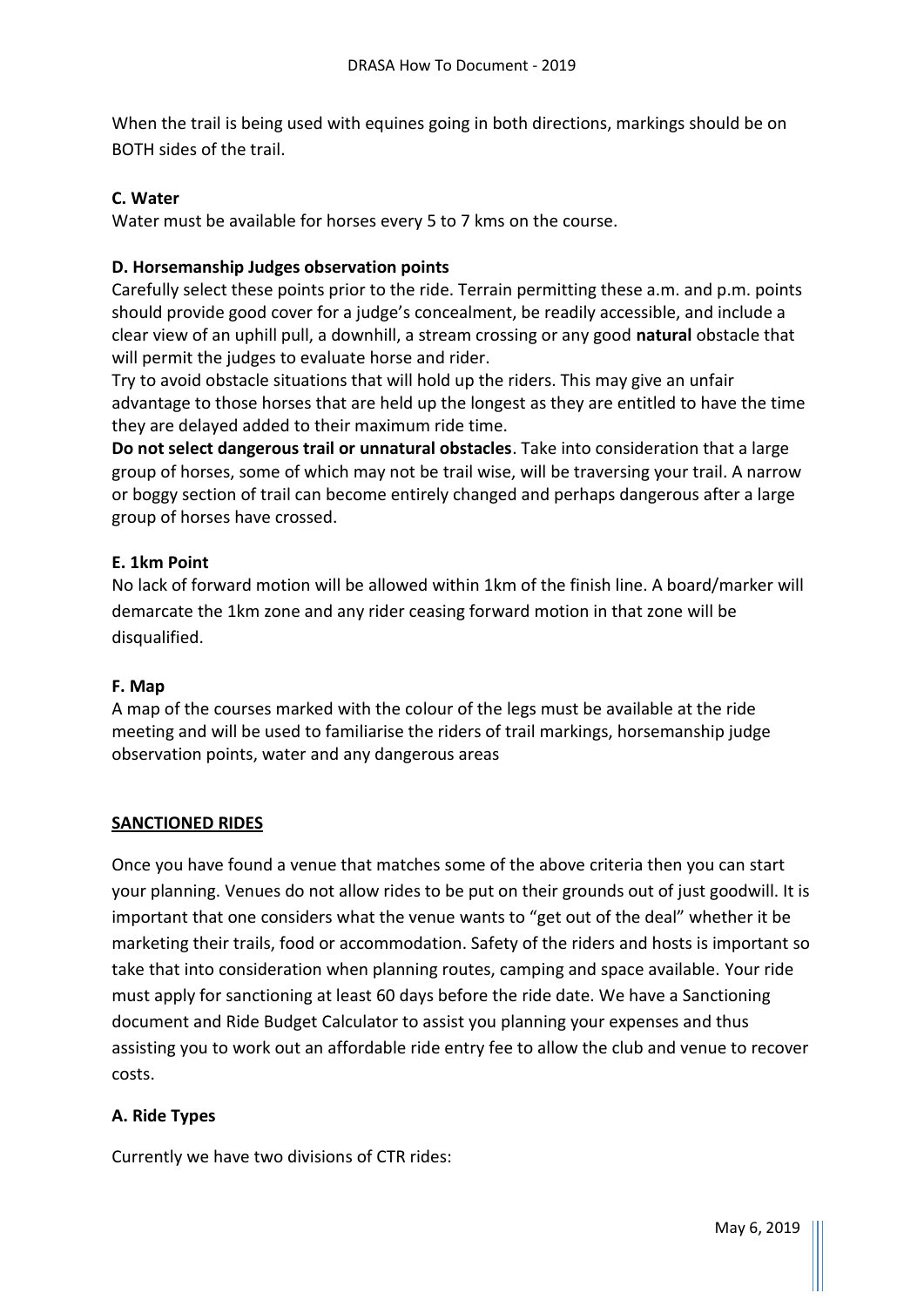- Pleasure : the purpose of this division is to introduce new riders to CTR, instruct new riders in the proper care of distance horses, to replace nonaffiliated and non-regulated "pleasure rides", thereby insuring that all horses are under the direct supervision of vets and management, to allow riders to compete over shorter distances and at slower maximum speeds. In the Pleasure division riders can do 2 legs of 5kms, or 2 legs of 10kms. The maximum speed is set at 14kms and may be adjusted down according to the course and conditions of the ride.
- Trail : to allow experienced riders to start young horses without stress or fast paces, to allow pleasure riders to upgrade to a faster maximum speed and longer distance once they have fulfilled the criteria for doing so, to allow multi days rides to build and strengthen the distance horse in a slower paced competition. In the Trail division riders can do 2 legs of 20kms. The maximum speed is set at 16kms and may be adjusted down according to the course and conditions of the ride.

## **B. Sanction Application**

The Sanction Application Form is available on our website. Early recipe of his form together with the Ride Budget Calculator secures your date and gives your ride advance publicity. Application must be received by DRASA office no later than 60 days prior to the ride date. Dates and rides are approved for new rides in order of receipt of these documents. Once our full provincial structures are organised the Sanction documents will first go to the Provincial office within 90 days and then once approved to the National Office within the 60 days. For now please send all sanctioning documents to National office on email [info.drasa@gmail.com](mailto:info.drasa@gmail.com)

#### **C. Ride Invites and entries**

Once your ride has been sanctioned you must send National office you full ride invite and information. A sample ride invite has been loaded on the website for use. Entries and invites will be put online and all entries will be done through the online entry system. Payment of entry fees will be to the organising club bank account and it is the duty of the club to keep track of the monies and entries. Entries will close on the Wednesday 10h00 before the ride date and only paid up members and horses registered on the DRASA website will be able to enter.

New Pleasure Division riders may register with DRASA on the single event membership ONCE to participate in a ride. Thereafter they need to pay DRASA membership to enter rides SAEF day rider fees MUST be tracked and paid for all riders not registered with SAEF and a club . The form on the website must be completed and forwarded to DRASA on the Monday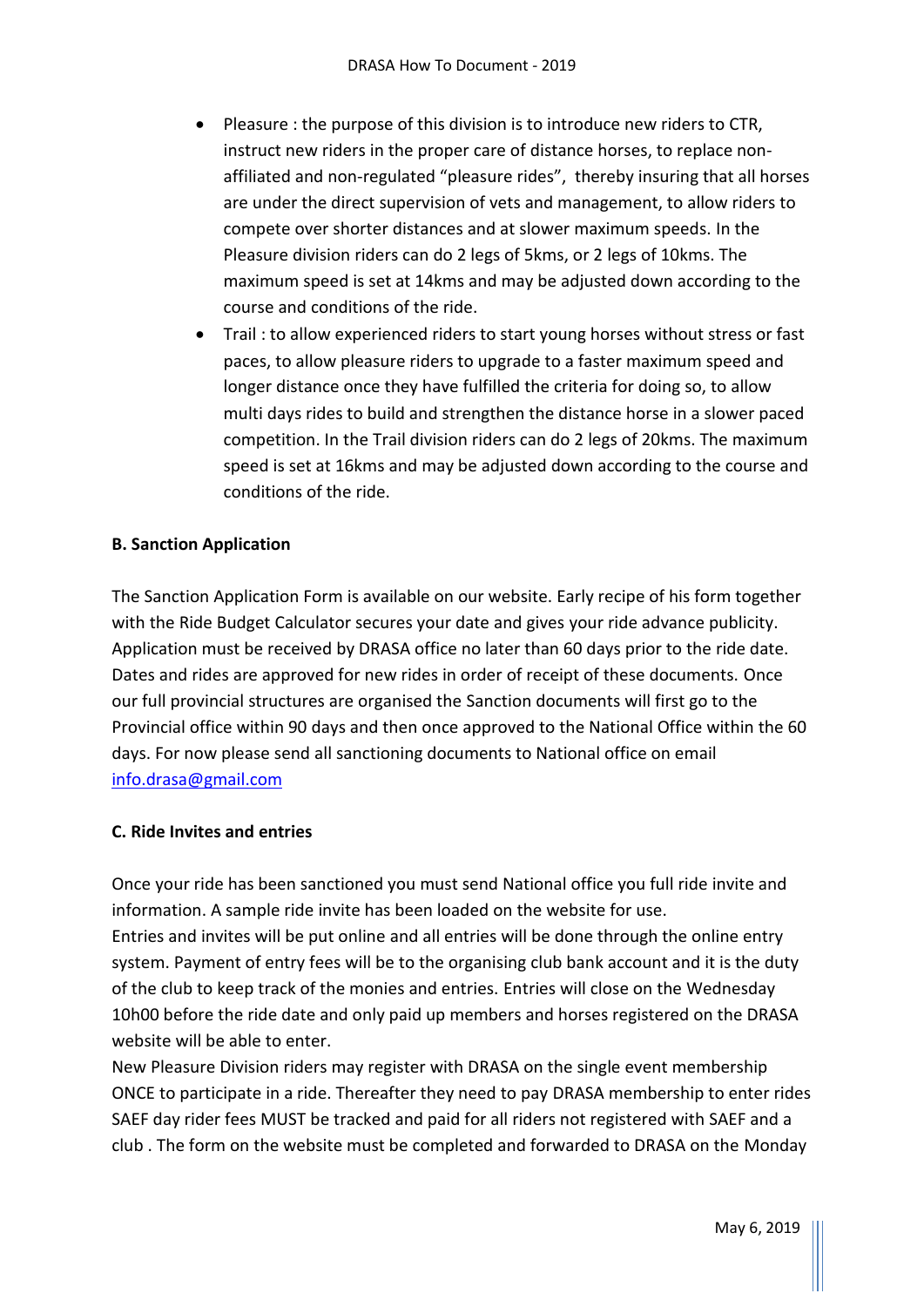following the event and DRASA will then forward to SAEF. All monies to be paid over to DRASA bank account and SAEF will invoice DRASA for those monies

## **D. Cancellation of rides**

If a ride is cancelled 10 days prior to the date refund full entry fees, if the ride is cancelled up to 3 days before the date refund 75% of the total entry fee. As a cost has already been incurred marking courses etc., the club can hold 25% of the entry fees received. Competitors, judges and Officials and National office must be notified

#### **PERSONNEL**

## **A. Ride Manager**

A ride manager is chosen months in advance of the ride, is responsible for all facets of the ride, has leadership qualities, is thoroughly familiar with the DRASA Rule Book and manuals,, has knowledge of all routes and general trails in the area, is able to delegate authority and responsibilities, and be especially hospitable. Delegation of duties and responsibilities to key ride personnel and seeing that they are carried out in a timely fashion will ensure the ride's success.

## **Pre-Ride**

1. Select ride campsite. Select safe routes and preferably take part in all marking of the trail.

- 2. Secure approved sanction and date from DRASA a minimum of 60 days prior to the ride.
- 3. Become thoroughly familiar with the contents of this manual.
- 4. Secure approved DRASA judges, Timekeepers and Vets early.
- 5. Appoint ride personnel as per this section.
- 6. Compile a complete list of all ride personnel with duty assignments.

7. Prepare a budget. Build your entry fee around the number of riders you expect. A united club can cut costs and offer a quality ride and awards.

8. Arrange for early ride publicity.

9. Fulfil all JOC requirements (including medics and horse ambulance)

# **Day of Ride**

1. Be available at all times to handle rule queries, assist vets and PM as well as answer any rider questions.

2. Be approachable and friendly

#### **End of Ride**

1. Organise and assist the timekeepers and judges to collate score and check scoring

2. Assist in awards and proper thanks and farewells. See that scorecards are collected and that the originals are in a safe place.

3. Thank all officials and assist in cleaning up. Make all necessary payments on the day

4. If an error in addition on a scorecard is called to your attention after awards, it should be corrected immediately. If this error results in a tie for placement, then judges must break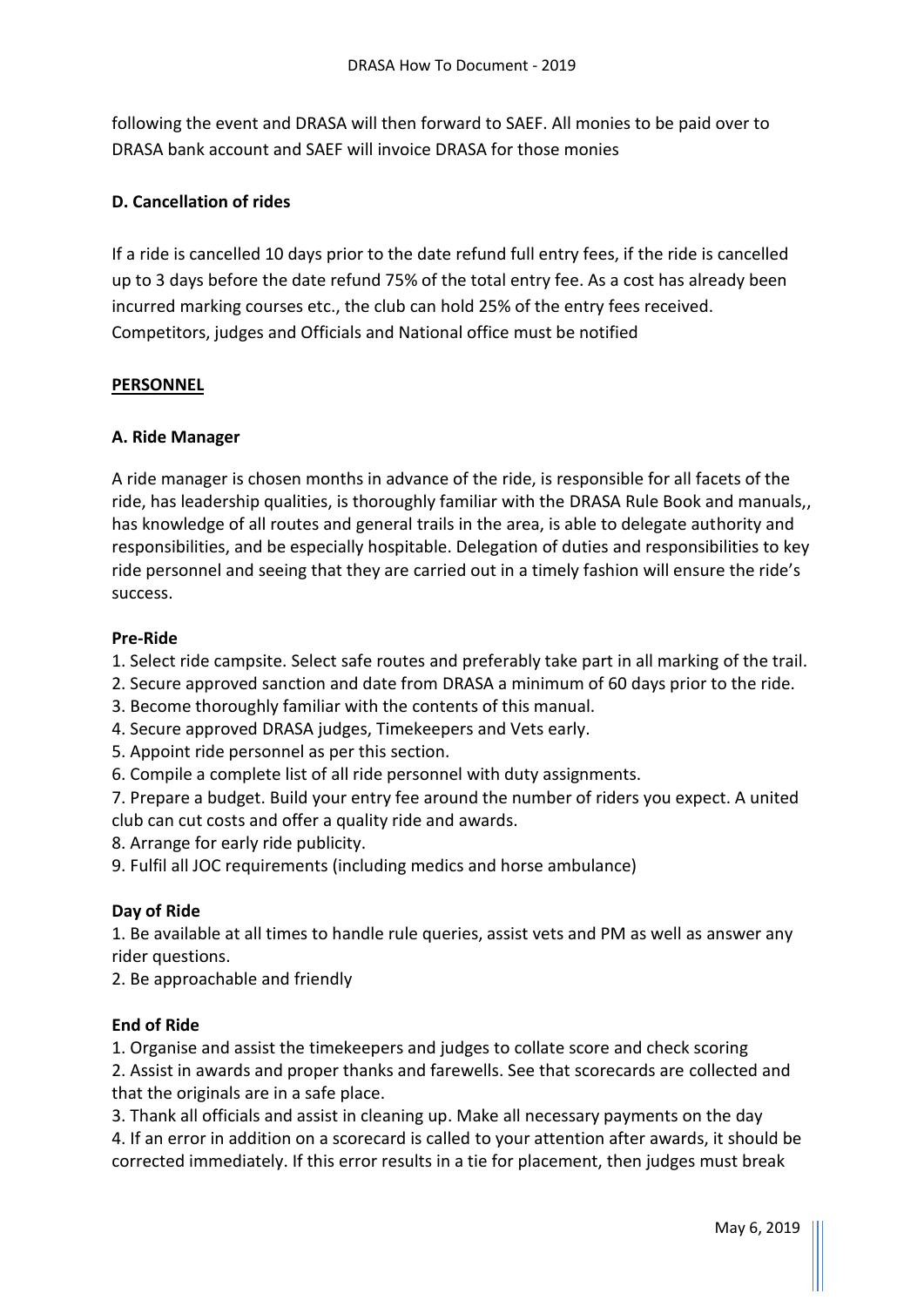the tie. Judges still present will be able to assist you. Mathematical errors can be corrected by management. **Management does not have the right to change a judge's placing's.**  5. See that the campsite is left clean and litter free!

### **Post Ride**

1. Check with all workers to see that all borrowed material is returned and all accounts paid.

2. Check with ride secretary to see that all material and fees have been compiled and mailed to DRASA within 14 days of ride completion. Keep a copy of scorecards, signed liability waivers, and ride report

3. Hold a committee meeting for post-ride feedback and make report including operation report, income and expenses to be filed for use for your next ride.

4. Arrange for gifts or thank-you notes for property owners or sponsors.

5. Send articles and photos to local press and DRASA newsletter.

6. Have an after-the-ride party to thank your ride personnel.

Documents to be submitted by ride master

Post Ride : All signed Worker and Rider Liability waver forms

DRASA accident report (if appropriate)

Horsemanship Judge Evaluation Report

Ride Manager Report

SAEF day rider list sent to DRASA and money paid over to DRASA

## **B. RIDE SECRETARY**

## **Pre-Ride (working in conjunction with ride manager):**

1. Become thoroughly familiar with the management documents on the DRASA website and the contents of the DRASA website

2. Confer with the ride manager about your specific duties, limits, ride fees, late fees, discounts, deposits, deadlines, judges, bank accounts and entry form.

3. Prepare a ride information sheet with all the specifics of your ride and registration methods

a. List the total member & non-member entry and SAEF levy here.

- b. List camping fees.
- c. Obtain approval from the national office for sanctioning and invite and fees.
- 4. Get the word out. advertise and find sponsors, awards , vendors etc
- 5. Pay bills, etc. on time.

6. Locate and prepare the riders' numbers- bibs if new single entry members, crayons for marking horses, clipboards , map etc, print list of entries from entry site, check memberships

- 7. Prepare vet cards and horsemanship cards
- 8. Prepare any flyers, adverts, sponsorship documentation, programme
- 9. Prepare entry table for day of ride and any other ride base facilities needed.
- 10. Keep track of all expenses and receipts

11. Plan and practice how you will print rider lists, check-in payment records, etc. Get ORGANIZED!

Print any paperwork like liability forms, ride groups , team group sheets etc.

12. Make sure you have a cash box with enough cash in it to pay expenses like vets fees, give change etc.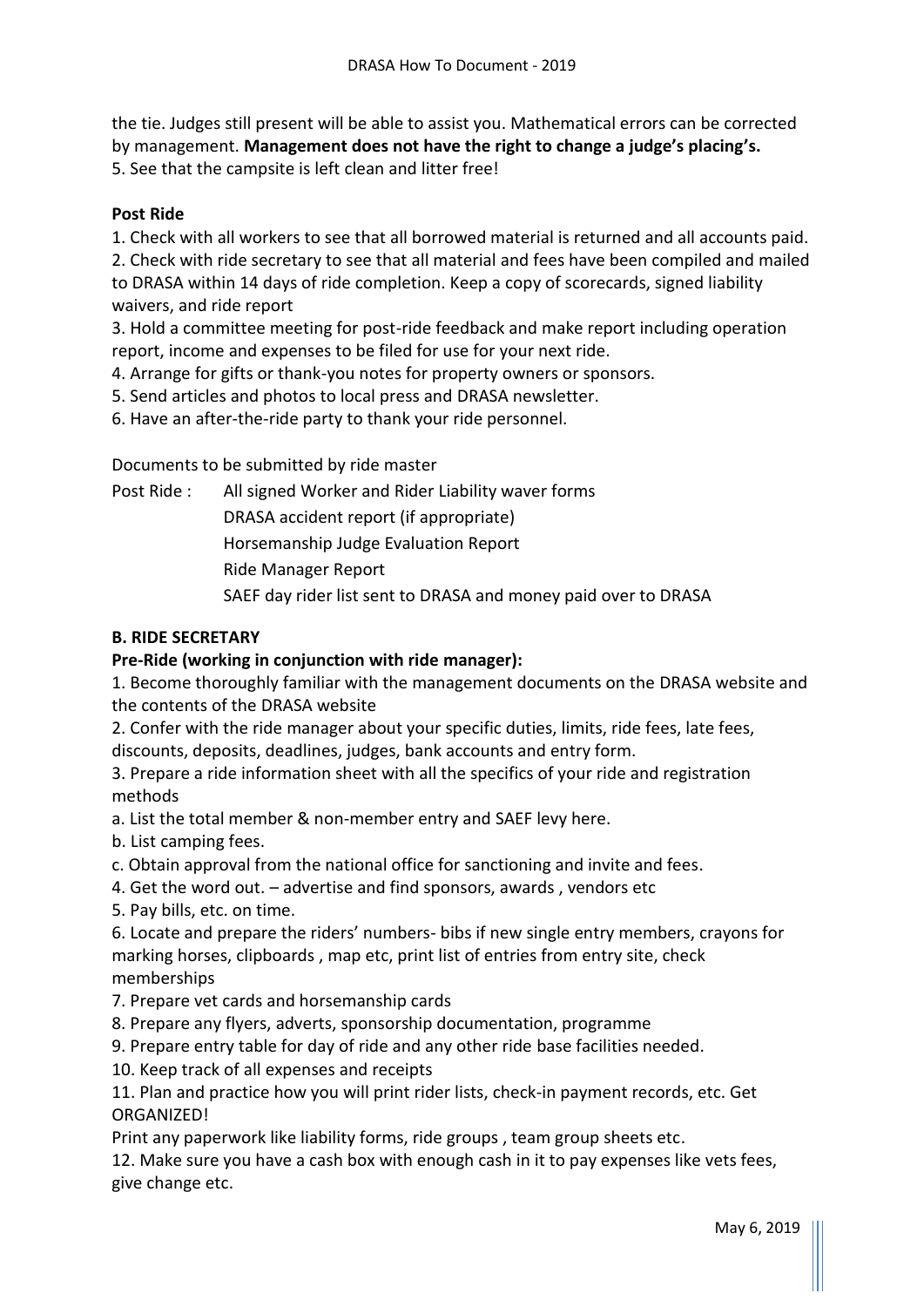13. Make and laminate any signs necessary – like Liability signs for gate, directional signs for vet area, horsemanship judging area, in and out signs for vetting area, camping area of any others

## **Day of the Ride**

1. Arrive early and set up your Office and get your assistant(s) together. a. Put up an "OFFICE" sign so riders can find you.

b. Have cash box handy.

c. If using a laptop, verify your power source.

d. Have all riders and workers packets handy.

e. Have liability waivers and pens available as well as other materials for riders and workers.

2. Give packets to key personnel and scorecard books to judges' secretaries.

3. Check in riders.

a. Collect fees.

b. Make sure waivers are signed.

c. Disperse packets to riders.

d. Have blank entry forms available for walk-ins.

e. Make new cards or changes to cards as necessary.

f. Make sure, with help of the ride manager, that all workers/volunteers sign both liability waivers.

#### **End of Ride**

1. Be available to help with scoring, awards presentation, etc.

2. At final check, collect rider numbers and return passports, scorecard to riders in return for Veterinary Release Cards.

3. When final scores are tallied, make sure you have all the scorecards and documentation.

4. Be available to provide score sheets in case riders find errors before the judges leave.

Only the judges may change placings.

5. Pack up all of your materials.

#### **Post Ride**

1. Pay bills, deposit all money and help ride manager with financial report.

2. Check the math on the scorecards. a. If there are errors that do not change placing, simply change and initial.

b. If an error creates a tie or changes placing, make the math correction (not the placing) and send a note to the National Office so that judges and competitors can be contacted to change placing. The DRASA office will correct errors found post ride.

3. Collate and send all Ride Reports to National office, keeping copies for the Club

4. Mail the DRASA levy payments and Vets, Timekeepers, Judges and Website payments to different banks details.

6. Pack up ride equipment for your next ride.

Documents to be submitted by Secretary

Pre Ride: Ride Sanctioning Application Ride Budget Calculator Ride Invite Example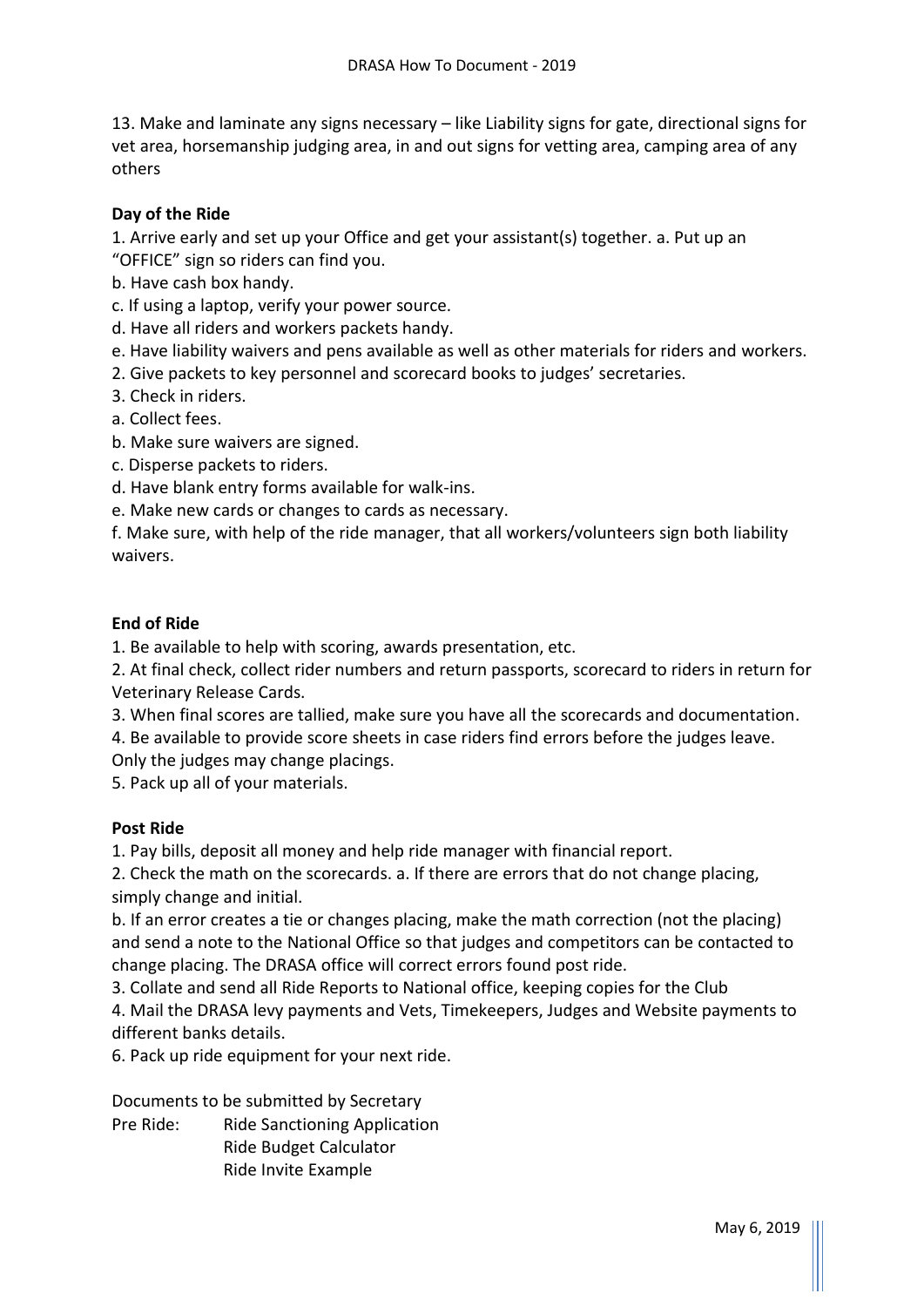Post Ride: Signed Rider and Worker Liability Forms Release Forms

#### **C. HORSEMANSHIP JUDGES**

Horsemanship Judges must be available at venue on the Friday afternoon in order to do Pre ride judging. See Horsemanship Judging Document.

Documents to be submitted by Horsemanship Judges: Horsemanship Judge Report

#### **D. OFFICIAL TIMERS**

Timers should be alert, prompt, write neatly and legibly, be good with figures and familiar with timing rules in the Rule Book. They must have an accurate watch or clock, a backup watch, a clip board and several pencils or the computerised system.

1. Be on hand promptly and know the location of the start of the ride, lunch stop (in and out), and the finish line.

2. Be familiar with any timing instructions given to the riders at the briefing: e.g. rider may wait for friend before being timed out as long as they wait off to one side out of the way of the timers.

3. Know the precise minimum and maximum total elapsed times for each division per the time and distance schedule for each day's ride.

4. Have a rider list and notify ride manager of any missing riders.

5. Calculate any time penalties immediately after return to camp each day and notify ride chair of all time penalties - early or late.

6. Upload results on website and send copy to DRASA

Documents to be submitted by timekeepers Timekeepers Report

Results to be uploaded

Invoice to Club for Work carried out

#### **E. PULSE MONITOR(not compulsory but can be very helpful for new riders)**

Be familiar with all procedures as outlined in the rules. Check rider's time card to make sure they are within the 20 minute time period. Use a handheld heart rate monitor and have a sponge with water in a bucket if horses sides are not wet(and have a spare if necessary). The pulse is taken on the horse left hand side just behind the left elbow. Approach the horse quietly and touch him gently but firmly before proceeding. Occasionally, the horse's left leg is too far back to properly listen to the heart. In this situation, a PM may ask the rider to move the horse's leg forward to allow for proper HRM placement over the heart region. This should be done early enough that the horse can resettle if necessary.

Should a horse become excited during a pulse check, retake the pulse. Mark the reading on the Vet card and allow rider to see the reading. If rider queries pulse, retake and mark again in the space on the vet card. If the pulse is 60bpm.or below, send horse and rider into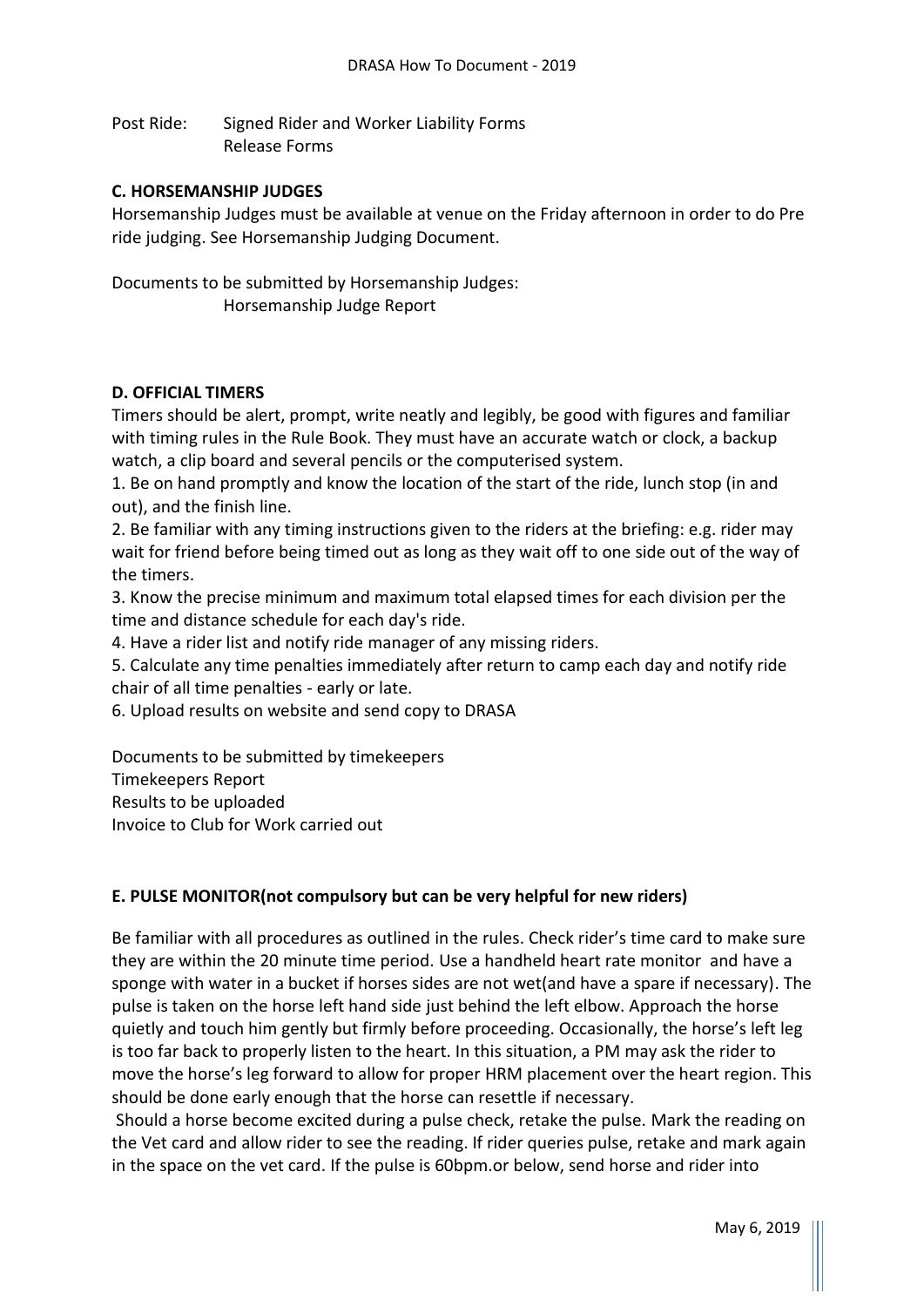collection area. Ask them to circle slowly while waiting for next vet availability. If pulse is over 60bpm and rider has time left in 20 minute time period, write pulse down and ask them to go away and re-present within the 20 minutes. If pulse is over 60bpm and no time left in the 20 minutes presentation period, write the pulse down and send rider and horse to vet immediately.

# **F. VETS**

Read all veterinary rules and appoint the correct number of vets for the ride. Make sure the vets have cover for themselves and a chair and table and supply them food and drink conveniently placed nearby. It is often useful to have a "runner" available to assist the vets with calling in the riders and for fetching things and taking completed vet cards to the timekeepers. At the pre-ride veterinary examination make sure a person is available at the OUT gate to mark the horse's rumps with the rider number. Two (2) veterinarians (one which is a treatment vet) must be at every event. Any event where rider numbers exceed 50 riders must have 1 more line vet.

Documents to be submitted by vets

Post Ride: DRASA Veterinary Treatment Report DRASA Veterinary Report DRASA Veterinary Medication form DRASA Equine Fatality Report (if applicable) DRASA Authorisation for Emergency Treatment

#### **G. FARRIER**

Can be part of management or a local farrier who checks with management the evening before the ride and remains on call. Charges are arranged by private treaty.

#### **H. RIDE STARTER**

Usually a person with other management duties with a strong clear voice or a bull horn who will call riders to start promptly and line up for departure.

#### **I. PHOTOGRAPHER**

Optional but well received by riders. Photos may be sold to riders or used for publicity purposes

**J. AMBULANCE TRAILER(S**): For horse. Have this available at the ridecamp/base with a dedicated driver available who knows the course and would be able to go fetch a horse if the Vet requests this.

#### **RIDE BRIEFING CHECKLIST**

1. **Welcome** – Competitors, judges, workers & guests.

2. **Introduce** – All ride personnel who have the authority to give instructions to riders – ride manager, judges, etc. Outline general rules and regulations of the ride, including a